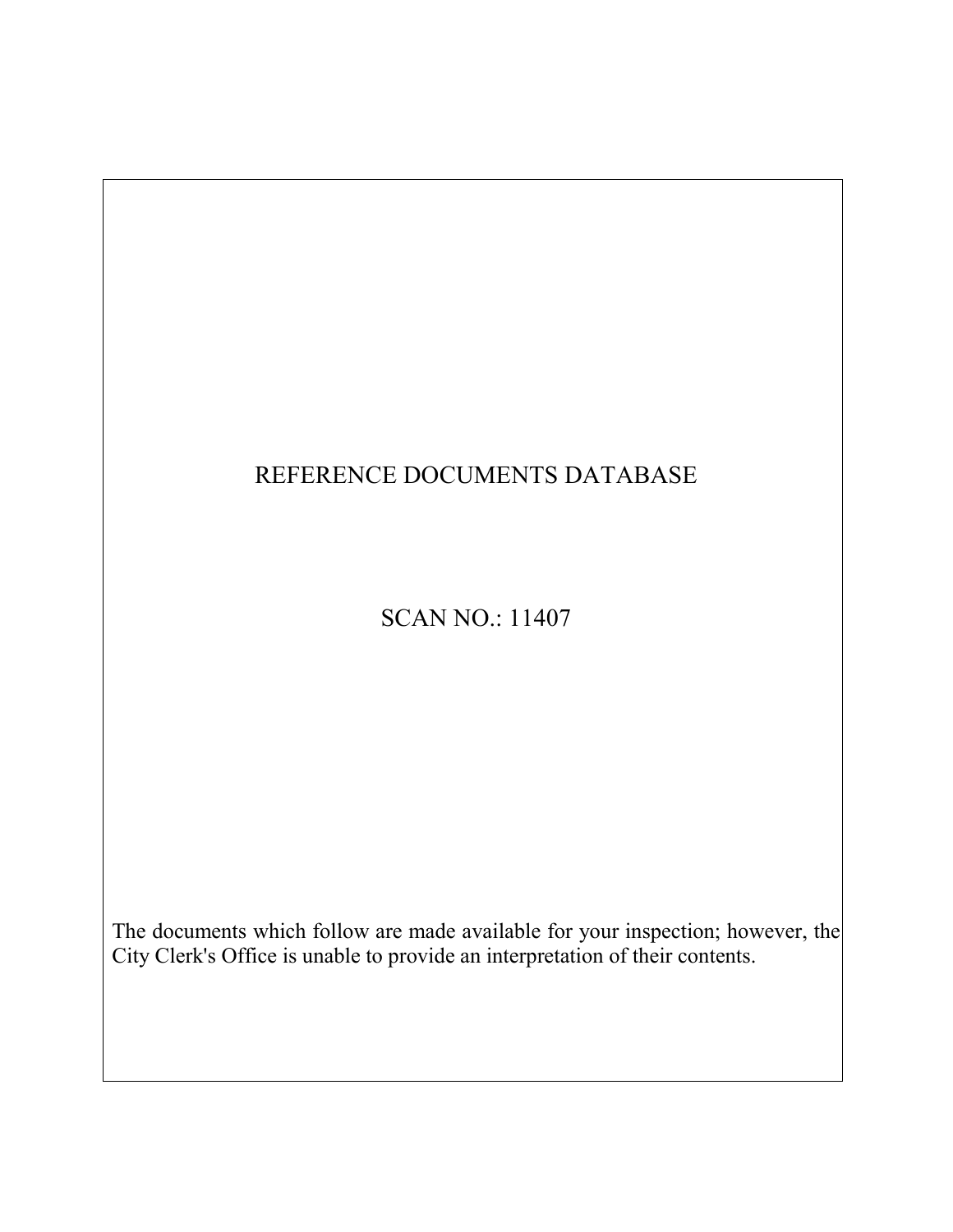# **DECISION With respect to Official Plan Amendment No. 479 Subsection 17(34) and Section 26 of the Planning Act**

\_\_\_\_\_\_\_\_\_\_\_\_\_\_\_\_\_\_\_\_\_\_\_\_\_\_\_\_\_\_\_\_\_\_\_\_\_\_\_\_\_\_\_\_\_\_\_\_\_\_\_\_\_\_\_\_\_\_\_\_\_\_\_\_\_\_\_\_\_\_

I hereby approve, Amendment No. 479 to the Official Plan for the City of Toronto, adopted by By-law No. 83-2020.

Dated at Toronto this \_\_11th \_\_ of \_\_\_\_\_ September \_\_\_\_\_\_\_\_\_\_, 2020

 $\epsilon$ 

Hannah Evans Assistant Deputy Minister Municipal Services Division Ministry of Municipal Affairs and Housing